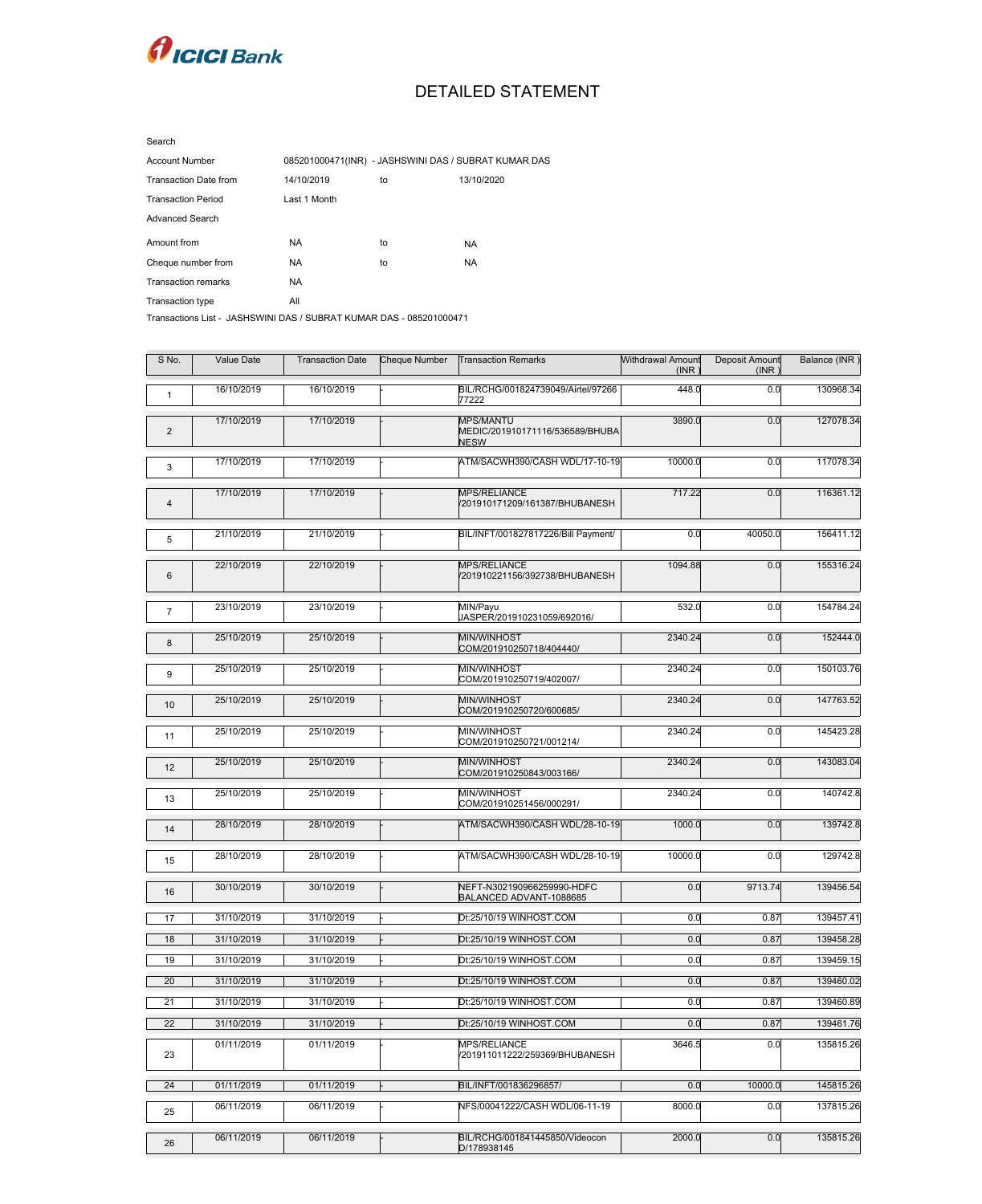| 27 | 09/11/2019 | 11/11/2019 | MMT/IMPS/931316363158/Sourav<br>das/HDFC0000017       | 6000.0  | 0.0     | 129815.26 |
|----|------------|------------|-------------------------------------------------------|---------|---------|-----------|
| 28 | 09/11/2019 | 11/11/2019 | MMT/IMPS/931316382536/Sourav<br>das/HDFC0000017       | 10000.0 | 0.0     | 119815.26 |
| 29 | 10/11/2019 | 11/11/2019 | IIN/I-Debit/Amazon<br>V201911102210/931401014142/     | 594.0   | 0.0     | 119221.26 |
| 30 | 12/11/2019 | 12/11/2019 | BIL/INFT/001845600630/                                | 0.0     | 5000.0  | 124221.26 |
| 31 | 12/11/2019 | 13/11/2019 | Int on FD/RD XXX0070 Tds:0.                           | 0.0     | 20000.0 | 144221.26 |
| 32 | 12/11/2019 | 13/11/2019 | Int on FD/RD XXX0071 Tds:0.                           | 0.0     | 30000.0 | 174221.26 |
| 33 | 14/11/2019 | 14/11/2019 | MIN/SNAPDEAL<br>CO/201911142003/239398/               | 284.0   | 0.0     | 173937.26 |
| 34 | 16/11/2019 | 16/11/2019 | MMT/IMPS/932017072183/Sourav<br>das/HDFC0000017       | 3000.0  | 0.0     | 170937.26 |
| 35 | 18/11/2019 | 18/11/2019 | ATM/SACWH390/CASH WDL/18-11-19                        | 8500.0  | 0.0     | 162437.26 |
| 36 | 18/11/2019 | 18/11/2019 | <b>MPS/RELIANCE</b><br>V201911181219/718606/BHUBANESH | 2650.3  | 0.0     | 159786.96 |
| 37 | 18/11/2019 | 18/11/2019 | BIL/INFT/001850401773/Torch/                          | 0.0     | 2800.0  | 162586.96 |
| 38 | 18/11/2019 | 18/11/2019 | IIN/Amazon<br>V201911182212/111816477357/             | 2708.0  | 0.0     | 159878.96 |
| 39 | 19/11/2019 | 19/11/2019 | IIN/Amazon<br>V201911191054/111905333905/             | 695.58  | 0.0     | 159183.38 |
| 40 | 28/11/2019 | 28/11/2019 | NEFT-N332190992129713-HDFC<br>BALANCED ADVANT-1088685 | 0.0     | 9713.74 | 168897.12 |
| 41 | 28/11/2019 | 28/11/2019 | MIN/Payu<br>JASPER/201911281426/432462/               | 241.0   | 0.0     | 168656.12 |
| 42 | 29/11/2019 | 29/11/2019 | IIN/I-Debit/Amazon<br>/201911291057/933314002898/     | 149.0   | 0.0     | 168507.12 |
| 43 | 02/12/2019 | 02/12/2019 | MMT/IMPS/933611031809/Sourav<br>das/HDFC0000017       | 30007.0 | 0.0     | 138500.12 |
| 44 | 03/12/2019 | 03/12/2019 | MIN/Payu<br>JASPER/201912031636/219733/               | 248.0   | 0.0     | 138252.12 |
| 45 | 03/12/2019 | 03/12/2019 | MPS/RELIANCE<br>/201912031747/135130/BHUBANESH        | 1899.41 | 0.0     | 136352.71 |
| 46 | 07/12/2019 | 07/12/2019 | BIL/RCHG/001865949130/Airtel<br>DTH/3022176626        | 750.0   | 0.0     | 135602.71 |
| 47 | 15/12/2019 | 16/12/2019 | <b>MPS/RELIANCE</b><br>V201912151751/382028/BHUBANESH | 1943.46 | 0.0     | 133659.25 |
| 48 | 16/12/2019 | 16/12/2019 | IIN/I-Debit/Amazon<br>/201912162140/935009014322/     | 3999.0  | 0.0     | 129660.25 |
| 49 | 18/12/2019 | 18/12/2019 | BIL/NEFT/001874236432/Sourav<br>das/HDFC0000017       | 3500.0  | 0.0     | 126160.25 |
| 50 | 19/12/2019 | 19/12/2019 | IIN/I-Debit/Amazon<br>/201912191228/935306003974/     | 848.0   | 0.0     | 125312.25 |
| 51 | 20/12/2019 | 20/12/2019 | MMT/IMPS/935412534945/Sourav<br>das/HDFC0000017       | 5000.0  | 0.0     | 120312.25 |
| 52 | 26/12/2019 | 26/12/2019 | MMT/IMPS/936020442962/2YxlbOo6b<br>eVchjV/CAMS<br>/H  | 0.0     | 1.0     | 120313.25 |
| 53 | 28/12/2019 | 30/12/2019 | MPS/RAJBHAVAN<br>S/201912281708/559682/BHUBANES<br>Ħ. | 1100.0  | 0.0     | 119213.25 |
| 54 | 28/12/2019 | 30/12/2019 | MMT/IMPS/936221466874/Sourav<br>das/HDFC0000017       | 2100.0  | 0.0     | 117113.25 |
| 55 | 30/12/2019 | 31/12/2019 | 085201000471:Int.Pd:30-09-2019 to<br>30-12-2019       | 0.0     | 1226.0  | 118339.25 |
| 56 | 31/12/2019 | 31/12/2019 | NEFT-N365191021091606-HDFC<br>BALANCED ADVANT-1088685 | 0.0     | 9713.74 | 128052.99 |
| 57 | 01/01/2020 | 01/01/2020 | MPS/RELIANCE<br>V202001011659/127442/BHUBANESH        | 1915.75 | 0.0     | 126137.24 |
| 58 | 02/01/2020 | 02/01/2020 | MCD REF RAJBHAVAN DT 191228                           | 0.0     | 8.25    | 126145.49 |
| 59 | 04/01/2020 | 04/01/2020 | IIN/I-Debit/Amazon<br>V202001041401/000409150354/     | 2387.0  | 0.0     | 123758.49 |
| 60 | 06/01/2020 | 06/01/2020 | NFS/06606001/CASH WDL/06-01-20                        | 6000.0  | 0.0     | 117758.49 |
| 61 | 08/01/2020 | 08/01/2020 | BIL/RCHG/001891386483/Airtel/97266<br>77222           | 399.0   | 0.0     | 117359.49 |
| 62 | 12/01/2020 | 13/01/2020 | NFS/06606001/CASH WDL/12-01-20                        | 6000.0  | 0.0     | 111359.49 |
| 63 | 15/01/2020 | 15/01/2020 | <b>MPS/RELIANCE</b><br>V202001151748/749193/BHUBANESH | 2194.18 | 0.0     | 109165.31 |
| 64 | 15/01/2020 | 15/01/2020 | NFS/00041124/CASH WDL/15-01-                          | 9000.0  | 0.0     | 100165.31 |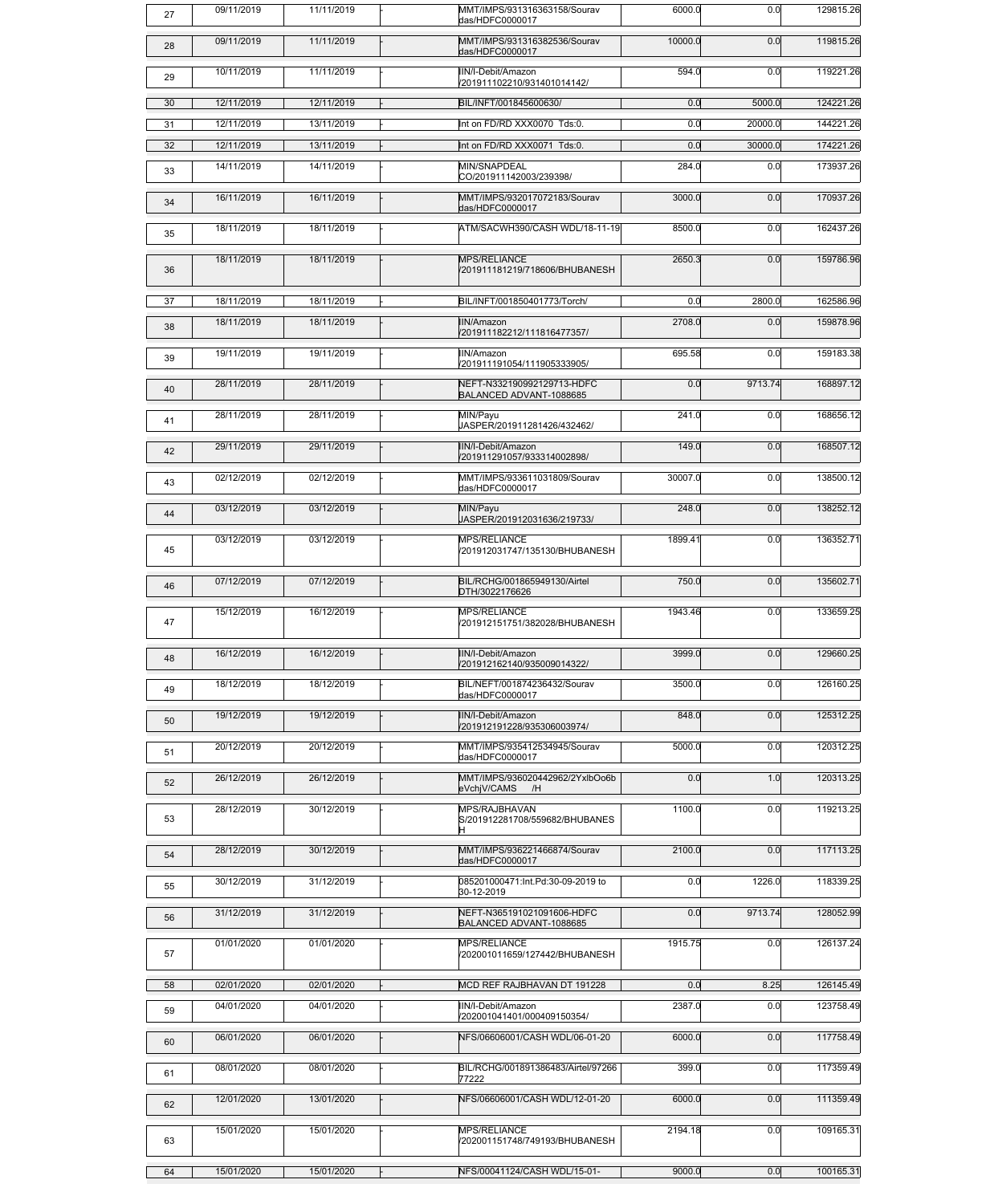|     |            |            | 20                                                                      |         |         |           |
|-----|------------|------------|-------------------------------------------------------------------------|---------|---------|-----------|
| 65  | 21/01/2020 | 21/01/2020 | MPS/RELIANCE<br>V202001211420/903612/BHUBANESH                          | 930.4   | 0.0     | 99234.91  |
| 66  | 27/01/2020 | 27/01/2020 | <b>IPS/CROSS</b><br>ROADS/202001270958/000000002272<br><b>/BHUBANES</b> | 893.25  | 0.0     | 98341.66  |
| 67  | 28/01/2020 | 28/01/2020 | MIN/RELIANCEJIO/202001281803/810<br>252/                                | 399.0   | 0.0     | 97942.66  |
| 68  | 28/01/2020 | 28/01/2020 | MIN/RELIANCEJIO/202001281819/819<br>537/                                | 399.0   | 0.0     | 97543.66  |
| 69  | 31/01/2020 | 31/01/2020 | NFS/00041222/CASH WDL/31-01-20                                          | 6000.0  | 0.0     | 91543.66  |
| 70  | 31/01/2020 | 31/01/2020 | NEFT-N031201050128285-HDFC<br>BALANCED ADVANT-1088685                   | 0.0     | 9713.74 | 101257.4  |
| 71  | 12/02/2020 | 12/02/2020 | Int on FD/RD XXX0070 Tds:0.                                             | 0.0     | 20000.0 | 121257.4  |
| 72  | 12/02/2020 | 12/02/2020 | Int on FD/RD XXX0071 Tds:0.                                             | 0.0     | 30000.0 | 151257.4  |
| 73  | 14/02/2020 | 14/02/2020 | BIL/RCHG/001921767889/Airtel/78944<br>23068                             | 199.0   | 0.0     | 151058.4  |
| 74  | 16/02/2020 | 17/02/2020 | MPS/RELIANCE<br>/202002161503/221259/BHUBANESH                          | 1210.91 | 0.0     | 149847.49 |
| 75  | 16/02/2020 | 17/02/2020 | ATM/S1CNI234/CASH WDL/16-02-20                                          | 8000.0  | 0.0     | 141847.49 |
| 76  | 18/02/2020 | 18/02/2020 | MMT/IMPS/004905266685/Sourav<br>das/HDFC0000017                         | 6000.0  | 0.0     | 135847.49 |
| 77  | 24/02/2020 | 24/02/2020 | BIL/INFT/001928158577/                                                  | 20000.0 | 0.0     | 115847.49 |
| 78  | 24/02/2020 | 24/02/2020 | MPS/RELIANCE<br>/202002241707/602355/BHUBANESH                          | 648.43  | 0.0     | 115199.06 |
| 79  | 25/02/2020 | 25/02/2020 | IIN/I-Debit/Amazon<br>/202002251212/005602008730/                       | 691.49  | 0.0     | 114507.57 |
| 80  | 27/02/2020 | 27/02/2020 | NEFT-N058201075743734-HDFC<br>BALANCED ADVANT-1088685                   | 0.0     | 9713.74 | 124221.31 |
| 81  | 29/02/2020 | 29/02/2020 | <b>IPS/GOPABANDHU</b><br>V202002291500/000000005430/BHUBA<br><b>NES</b> | 4602.0  | 0.0     | 119619.31 |
| 82  | 03/03/2020 | 03/03/2020 | BIL/RCHG/001935735390/Airtel/97266<br>77222                             | 399.0   | 0.0     | 119220.31 |
| 83  | 03/03/2020 | 03/03/2020 | MMT/IMPS/006316560634/Sourav<br>das/HDFC0000017                         | 3000.0  | 0.0     | 116220.31 |
| 84  | 05/03/2020 | 05/03/2020 | MMT/IMPS/006523829947/511061<br>511061/ to JASHSWINI                    | 0.0     | 1.0     | 116221.31 |
| 85  | 07/03/2020 | 07/03/2020 | IIN/I-Debit/Amazon<br>/202003070858/006701002960/                       | 399.0   | 0.0     | 115822.31 |
| 86  | 11/03/2020 | 11/03/2020 | BIL/INFT/001943350688/NA/                                               | 0.0     | 40000.0 | 155822.31 |
| 87  | 11/03/2020 | 11/03/2020 | BIL/INFT/001943356376/                                                  | 40000.0 | 0.0     | 115822.31 |
| 88  | 13/03/2020 | 13/03/2020 | MPS/RELIANCE<br>/202003131144/817393/BHUBANESH                          | 1488.99 | 0.0     | 114333.32 |
| 89  | 13/03/2020 | 13/03/2020 | IIN/I-Debit/MODICARE<br>LI/202003131153/007302006038/                   | 1123.0  | 0.0     | 113210.32 |
| 90  | 13/03/2020 | 13/03/2020 | BIL/RCHG/001945643070/Videocon<br>D/178938145                           | 2500.0  | 0.0     | 110710.32 |
| 91  | 16/03/2020 | 16/03/2020 | MPS/RELIANCE<br>V202003161953/601367/BHUBANESH                          | 3459.02 | 0.0     | 107251.3  |
| 92  | 17/03/2020 | 17/03/2020 | IIN/I-Debit/Amazon in<br>B/202003171335/007710008264/                   | 900.0   | 0.0     | 106351.3  |
| 93  | 18/03/2020 | 18/03/2020 | <b>IPS/SAI ADHAR</b><br>F/202003182123/000000003905/BHUB<br><b>ANES</b> | 692.0   | 0.0     | 105659.3  |
| 94  | 19/03/2020 | 19/03/2020 | IIN/Amazon<br>V202003191655/031911814717/                               | 824.0   | 0.0     | 104835.3  |
| 95  | 19/03/2020 | 19/03/2020 | NEFT-N079201098935163-HDFC<br>BALANCED ADVANT-1088685                   | 0.0     | 9713.74 | 114549.04 |
| 96  | 23/03/2020 | 23/03/2020 | MPS/RELIANCE<br>V202003231143/485586/BHUBANESH                          | 1738.72 | 0.0     | 112810.32 |
| 97  | 29/03/2020 | 30/03/2020 | 085201000471:Int.Pd:31-12-2019 to<br>29-03-2020                         | 0.0     | 989.0   | 113799.32 |
| 98  | 11/04/2020 | 13/04/2020 | MMT/IMPS/010211504448/Bibudha<br>Ra/PUNB0418800                         | 5000.0  | 0.0     | 108799.32 |
| 99  | 25/04/2020 | 27/04/2020 | <b>MPS/RELIANCE</b><br>/202004251256/225647/BHUBANESH                   | 3309.9  | 0.0     | 105489.42 |
| 100 | 25/04/2020 | 27/04/2020 | NFS/00041423/CASH WDL/25-04-20                                          | 5300.0  | 0.0     | 100189.42 |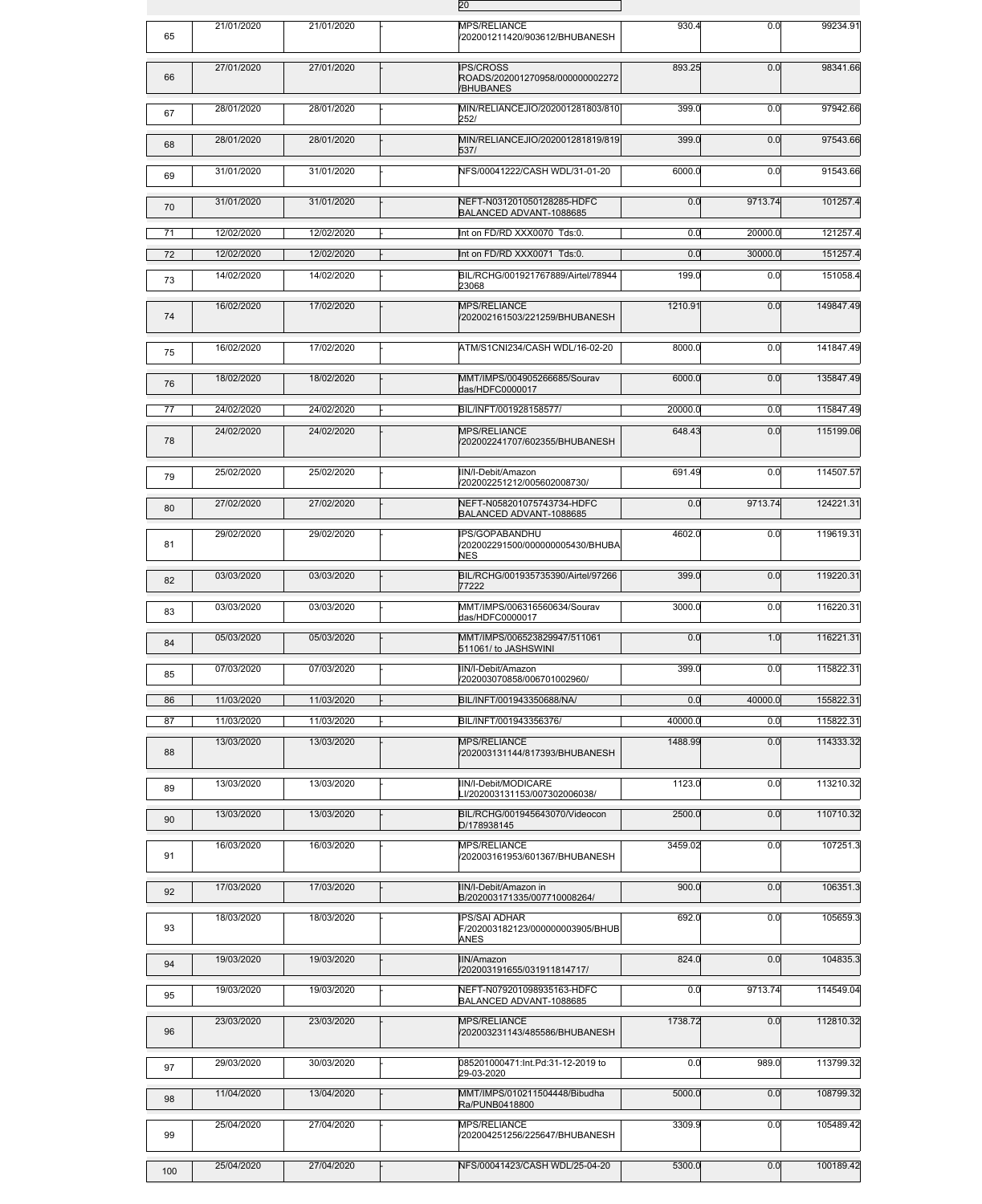| 101 | 27/04/2020 | 27/04/2020 | BIL/RCHG/001974409433/Airtel/97266<br>77222                     | 558.0   | 0.0     | 99631.42  |
|-----|------------|------------|-----------------------------------------------------------------|---------|---------|-----------|
| 102 | 27/04/2020 | 27/04/2020 | <b>IPS REF DT 25 04 2020 031737</b><br>Amazon                   | 0.0     | 824.0   | 100455.42 |
| 103 | 02/05/2020 | 02/05/2020 | NEFT-N123201126431307-HDFC<br>BALANCED ADVANT-1088685           | 0.0     | 6485.97 | 106941.39 |
| 104 | 09/05/2020 | 11/05/2020 | MMT/IMPS/013001893495/19383691<br>193836/ to JASHSWIN           | 0.0     | 1.0     | 106942.39 |
| 105 | 09/05/2020 | 11/05/2020 | <b>MPS/RELIANCE</b><br>FR/202005091358/665692/BHUBANES          | 2479.99 | 0.0     | 104462.4  |
| 106 | 09/05/2020 | 11/05/2020 | NFS/09026002/CASH WDL/09-05-20                                  | 6000.0  | 0.0     | 98462.4   |
| 107 | 12/05/2020 | 12/05/2020 | Int on FD/RD XXX0070 Tds:0.                                     | 0.0     | 20000.0 | 118462.4  |
| 108 | 12/05/2020 | 12/05/2020 | Int on FD/RD XXX0071 Tds:0.                                     | 0.0     | 30000.0 | 148462.4  |
| 109 | 24/05/2020 | 25/05/2020 | NFS/00041460/CASH WDL/24-05-20                                  | 9000.0  | 0.0     | 139462.4  |
| 110 | 01/06/2020 | 01/06/2020 | NEFT-N153201147320144-HDFC<br>BALANCED ADVANT-1088685           | 0.0     | 6665.97 | 146128.37 |
| 111 | 06/06/2020 | 06/06/2020 | NFS/00041124/CASH WDL/06-06-20                                  | 8400.0  | 0.0     | 137728.37 |
| 112 | 08/06/2020 | 08/06/2020 | BIL/RCHG/002004420702/Airtel/78944<br>23068                     | 98.0    | 0.0     | 137630.37 |
| 113 | 08/06/2020 | 08/06/2020 | <b>BIL/REVERSAL-</b><br>002004420702/PREPAID RECHARGE<br>FACILI | 0.0     | 98.0    | 137728.37 |
| 114 | 12/06/2020 | 12/06/2020 | MIN/WINHOST<br>COM/202006121705/200482/                         | 1250.09 | 0.0     | 136478.28 |
| 115 | 12/06/2020 | 12/06/2020 | MIN/WINHOST<br>COM/202006121708/202373/                         | 1250.09 | 0.0     | 135228.19 |
| 116 | 12/06/2020 | 12/06/2020 | MIN/WINHOST<br>COM/202006121720/600339/                         | 1250.09 | 0.0     | 133978.1  |
| 117 | 13/06/2020 | 15/06/2020 | UPI/016511006727/UPI/billdesk.relian/l<br><b>CICI Bank</b>      | 125.0   | 0.0     | 133853.1  |
| 118 | 14/06/2020 | 15/06/2020 | MIN/WINHOST<br>COM/202006140813/400638/                         | 1256.22 | 0.0     | 132596.88 |
| 119 | 14/06/2020 | 15/06/2020 | MIN/WINHOST<br>COM/202006141400/201769/                         | 1256.22 | 0.0     | 131340.66 |
| 120 | 15/06/2020 | 15/06/2020 | MIN/WINHOST<br>COM/202006142358/202647/                         | 1256.22 | 0.0     | 130084.44 |
| 121 | 15/06/2020 | 15/06/2020 | MIN/WINHOST<br>COM/202006151951/402470/                         | 1256.22 | 0.0     | 128828.22 |
| 122 | 15/06/2020 | 15/06/2020 | MIN/WINHOST<br>COM/202006152021/602538/                         | 1256.22 | 0.0     | 127572.0  |
| 123 | 15/06/2020 | 15/06/2020 | MIN/WINHOST<br>COM/202006152047/001310/                         | 1256.22 | 0.0     | 126315.78 |
| 124 | 15/06/2020 | 15/06/2020 | MIN/WINHOST<br>COM/202006152200/600639/                         | 1256.22 | 0.0     | 125059.56 |
| 125 | 16/06/2020 | 16/06/2020 | MIN/WINHOST<br>COM/202006160532/402767/                         | 1256.22 | 0.0     | 123803.34 |
| 126 | 16/06/2020 | 16/06/2020 | MIN/WINHOST<br>COM/202006160639/402926/                         | 1256.22 | 0.0     | 122547.12 |
| 127 | 16/06/2020 | 16/06/2020 | MIN/WINHOST<br>COM/202006160700/200061/                         | 1256.22 | 0.0     | 121290.9  |
| 128 | 16/06/2020 | 16/06/2020 | MIN/WINHOST<br>COM/202006160939/002438/                         | 1256.22 | 0.0     | 120034.68 |
| 129 | 16/06/2020 | 16/06/2020 | MIN/WINHOST<br>COM/202006161159/403355/                         | 1256.22 | 0.0     | 118778.46 |
| 130 | 16/06/2020 | 16/06/2020 | MIN/WINHOST<br>COM/202006161210/000194/                         | 1256.22 | 0.0     | 117522.24 |
| 131 | 16/06/2020 | 16/06/2020 | MIN/WINHOST<br>COM/202006162142/403278/                         | 1255.38 | 0.0     | 116266.86 |
| 132 | 16/06/2020 | 16/06/2020 | MIN/WINHOST<br>COM/202006162144/404271/                         | 1255.38 | 0.0     | 115011.48 |
| 133 | 16/06/2020 | 16/06/2020 | MIN/WINHOST<br>COM/202006162146/404284/                         | 1255.38 | 0.0     | 113756.1  |
| 134 | 16/06/2020 | 16/06/2020 | MIN/WINHOST<br>COM/202006162150/403313/                         | 1255.38 | 0.0     | 112500.72 |
| 135 | 18/06/2020 | 18/06/2020 | Dt:14/06/20 WINHOST.COM                                         | 1.56    | 0.0     | 112499.16 |
| 136 | 18/06/2020 | 18/06/2020 | Dt:12/06/20 WINHOST.COM                                         | 7.45    | 0.0     | 112491.71 |
| 137 | 18/06/2020 | 18/06/2020 | Dt:12/06/20 WINHOST.COM                                         | 7.45    | 0.0     | 112484.26 |
| 138 | 18/06/2020 | 18/06/2020 | Dt:12/06/20 WINHOST.COM                                         | 7.45    | 0.0     | 112476.81 |
| 139 | 19/06/2020 | 19/06/2020 | Dt:14/06/20 WINHOST.COM                                         | 0.09    | 0.0     | 112476.72 |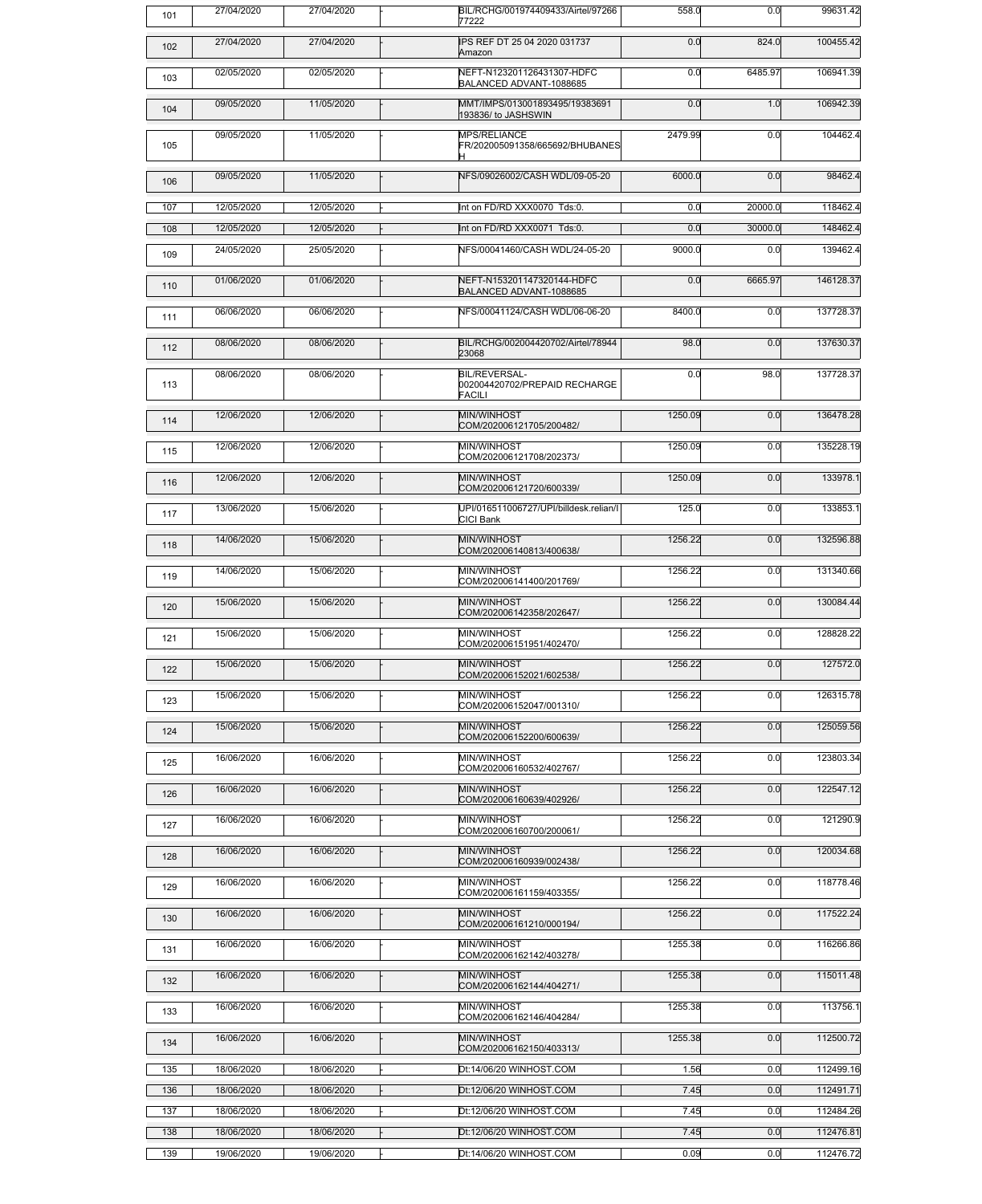| 140 | 19/06/2020 | 19/06/2020 | Dt:14/06/20 WINHOST.COM                                     | 0.09     | 0.0       | 112476.63 |
|-----|------------|------------|-------------------------------------------------------------|----------|-----------|-----------|
| 141 | 19/06/2020 | 19/06/2020 | BIL/RCHG/002011348509/Airtel/78944<br>23068                 | 48.0     | 0.0       | 112428.63 |
| 142 | 20/06/2020 | 20/06/2020 | Dt:15/06/20 WINHOST.COM                                     | 4.88     | 0.0       | 112423.75 |
| 143 | 20/06/2020 | 20/06/2020 | Dt:15/06/20 WINHOST.COM                                     | 4.88     | 0.0       | 112418.87 |
| 144 | 20/06/2020 | 20/06/2020 | Dt:15/06/20 WINHOST.COM                                     | 4.88     | 0.0       | 112413.99 |
| 145 | 20/06/2020 | 20/06/2020 | Dt:16/06/20 WINHOST.COM                                     | 4.88     | 0.0       | 112409.11 |
| 146 | 20/06/2020 | 20/06/2020 | Dt:16/06/20 WINHOST.COM                                     | 4.88     | 0.0       | 112404.23 |
| 147 | 20/06/2020 | 20/06/2020 | Dt:16/06/20 WINHOST.COM                                     | 4.88     | 0.0       | 112399.35 |
| 148 | 20/06/2020 | 20/06/2020 | Dt:16/06/20 WINHOST.COM                                     | 4.88     | 0.0       | 112394.47 |
| 149 | 20/06/2020 | 20/06/2020 | Dt:15/06/20 WINHOST.COM                                     | 4.88     | 0.0       | 112389.59 |
| 150 | 20/06/2020 | 20/06/2020 | Dt:16/06/20 WINHOST.COM                                     | 4.88     | 0.0       | 112384.71 |
| 151 | 20/06/2020 | 20/06/2020 | Dt:16/06/20 WINHOST.COM                                     | 4.88     | 0.0       | 112379.83 |
| 152 | 22/06/2020 | 22/06/2020 | Dt:16/06/20 WINHOST.COM                                     | 6.45     | 0.0       | 112373.38 |
| 153 | 22/06/2020 | 22/06/2020 | Dt:16/06/20 WINHOST.COM                                     | 6.45     | 0.0       | 112366.93 |
| 154 | 22/06/2020 | 22/06/2020 | Dt:16/06/20 WINHOST.COM                                     | 6.45     | 0.0       | 112360.48 |
| 155 | 22/06/2020 | 22/06/2020 | Dt:16/06/20 WINHOST.COM                                     | 6.45     | 0.0       | 112354.03 |
| 156 | 23/06/2020 | 23/06/2020 | NACH_AD_RTN_CHRG~IPRULI~25M<br>AY20~090dd68~21019512GS      | 590.0    | 0.0       | 111764.03 |
| 157 | 23/06/2020 | 23/06/2020 | BIL/RCHG/002013853035/Airtel/97266<br>77222                 | 399.0    | 0.0       | 111365.03 |
| 158 | 26/06/2020 | 26/06/2020 | BIL/INFT/002015381789/NA/                                   | 0.0      | 4500.0    | 115865.03 |
| 159 | 28/06/2020 | 29/06/2020 | 085201000471:Int.Pd:30-03-2020 to                           | 0.0      | 973.0     | 116838.03 |
| 160 | 30/06/2020 | 30/06/2020 | 28-06-2020<br>NEFT-N182201171717679-HDFC                    | 0.0      | 6666.97   | 123505.0  |
|     | 30/06/2020 | 30/06/2020 | BALANCED ADVANT-1088685<br>IIN/I-Debit/Amazon               | 11094.0  | 0.0       | 112411.0  |
| 161 |            |            | /202006301322/018201008388/                                 |          |           |           |
| 162 | 01/07/2020 | 01/07/2020 | IIN/I-Debit/Amazon<br>/202007011011/018309003796/           | 461.0    | 0.0       | 111950.0  |
| 163 | 01/07/2020 | 01/07/2020 | MMT/IMPS/018310377521/Bibudha<br>Ra/PUNB0418800             | 3100.0   | 0.0       | 108850.0  |
| 164 | 03/07/2020 | 03/07/2020 | 305413000415: Closure Proceeds                              | 0.0      | 1095472.0 | 1204322.0 |
| 165 | 04/07/2020 | 04/07/2020 | UPI/018615161851/UPI/sdeo76-<br>1@okhdfc/HDFC BANK LTD      | 100.0    | 0.0       | 1204222.0 |
| 166 | 04/07/2020 | 04/07/2020 | MMT/IMPS/018620987965/tcvectors<br>plan/Sourav das/HD       | 200000.0 | 0.0       | 1004222.0 |
| 167 | 04/07/2020 | 04/07/2020 | BIL/INFT/002022577276/tcvectors plan/                       | 800000.0 | 0.0       | 204222.0  |
| 168 | 06/07/2020 | 06/07/2020 | MMT/IMPS/018814925760/Co.<br>Initiated/ to JASHSWINI        | 0.0      | 1.0       | 204223.0  |
| 169 | 13/07/2020 | 13/07/2020 | CMS/ CMS1540591142/ICICI<br><b>PRUDENTIAL LIFE INSURANC</b> | 0.0      | 364692.72 | 568915.72 |
| 170 | 14/07/2020 | 14/07/2020 | <b>MPS/RELIANCE</b><br>FR/202007141308/965346/BHUBANES      | 3256.11  | 0.0       | 565659.61 |
| 171 | 14/07/2020 | 14/07/2020 | MMT/IMPS/019622012986/icici to<br>axis/Jashswini /UTI       | 200000.0 | 0.0       | 365659.61 |
| 172 | 15/07/2020 | 15/07/2020 | NFS/00041185/CASH WDL/15-07-20                              | 6400.0   | 0.0       | 359259.61 |
| 173 | 17/07/2020 | 17/07/2020 | MIN/WINHOST<br>COM/202007170957/602065/                     | 2482.46  | 0.0       | 356777.15 |
| 174 | 17/07/2020 | 17/07/2020 | MIN/WINHOST<br>COM/202007170958/400918/                     | 2482.46  | 0.0       | 354294.69 |
| 175 | 17/07/2020 | 17/07/2020 | MIN/WINHOST<br>COM/202007170959/400922/                     | 2482.46  | 0.0       | 351812.23 |
| 176 | 17/07/2020 | 17/07/2020 | MIN/WINHOST<br>COM/202007171000/402311/                     | 2482.46  | 0.0       | 349329.77 |
| 177 | 17/07/2020 | 17/07/2020 | MIN/WINHOST<br>COM/202007171001/201589/                     | 2482.46  | 0.0       | 346847.31 |
| 178 | 17/07/2020 | 17/07/2020 | MIN/WINHOST<br>COM/202007171003/201590/                     | 2482.46  | 0.0       | 344364.85 |
| 179 | 17/07/2020 | 17/07/2020 | MIN/WINHOST<br>COM/202007171004/602072/                     | 2482.46  | 0.0       | 341882.39 |
| 180 | 17/07/2020 | 17/07/2020 | MIN/WINHOST<br>COM/202007171007/602081/                     | 2482.46  | 0.0       | 339399.93 |
| 181 | 17/07/2020 | 17/07/2020 | MIN/WINHOST<br>COM/202007171008/400941/                     | 2482.46  | 0.0       | 336917.47 |
| 182 | 17/07/2020 | 17/07/2020 | MIN/WINHOST<br>COM/202007171009/402334/                     | 2482.46  | 0.0       | 334435.01 |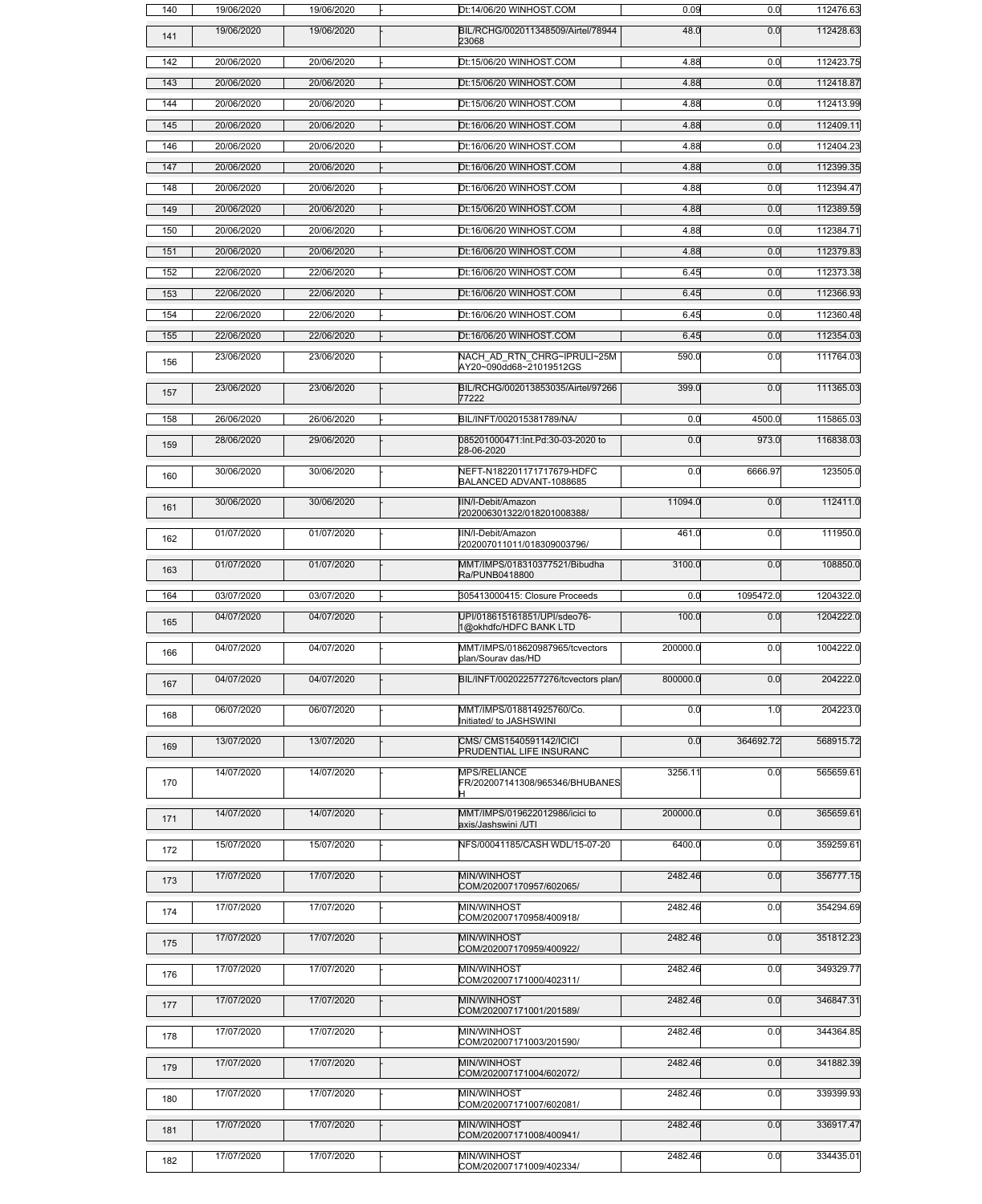| 183 | 17/07/2020 | 17/07/2020 | MMT/IMPS/019910165753/tcvectors<br>expen/SOURAV DAS/H      | 0.0       | 20000.0   | 354435.01  |
|-----|------------|------------|------------------------------------------------------------|-----------|-----------|------------|
| 184 | 18/07/2020 | 18/07/2020 | MIN/WINHOST<br>COM/202007180538/603785/                    | 2482.46   | 0.0       | 351952.55  |
| 185 | 18/07/2020 | 18/07/2020 | MIN/WINHOST<br>COM/202007180539/202776/                    | 2484.02   | 0.0       | 349468.53  |
| 186 | 18/07/2020 | 18/07/2020 | MIN/WINHOST<br>COM/202007180753/200033/                    | 2484.02   | 0.0       | 346984.51  |
| 187 | 18/07/2020 | 18/07/2020 | MIN/WINHOST<br>COM/202007180827/402241/                    | 1242.01   | 0.0       | 345742.5   |
| 188 | 18/07/2020 | 18/07/2020 | MIN/WINHOST<br>COM/202007180828/405207/                    | 2484.02   | 0.0       | 343258.48  |
| 189 | 18/07/2020 | 18/07/2020 | MIN/WINHOST<br>COM/202007180830/402246/                    | 1242.01   | 0.0       | 342016.47  |
| 190 | 18/07/2020 | 18/07/2020 | MIN/WINHOST<br>COM/202007180830/405215/                    | 1242.01   | 0.0       | 340774.46  |
| 191 | 18/07/2020 | 18/07/2020 | MIN/WINHOST<br>COM/202007180856/204066/                    | 2484.02   | 0.0       | 338290.44  |
| 192 | 23/07/2020 | 23/07/2020 | Dt:18/07/20 WINHOST.COM                                    | 0.0       | 3.3       | 338293.74  |
| 193 | 23/07/2020 | 23/07/2020 | Dt:18/07/20 WINHOST.COM                                    | 0.0       | 3.3       | 338297.04  |
| 194 | 23/07/2020 | 23/07/2020 | Dt:18/07/20 WINHOST.COM                                    | 0.0       | 3.3       | 338300.34  |
| 195 | 23/07/2020 | 23/07/2020 | Dt:18/07/20 WINHOST.COM                                    | 0.0       | 5.09      | 338305.43  |
| 196 | 23/07/2020 | 23/07/2020 | Dt:17/07/20 WINHOST.COM                                    | 0.0       | 5.09      | 338310.52  |
| 197 | 23/07/2020 | 23/07/2020 | Dt:17/07/20 WINHOST.COM                                    | 0.0       | 5.09      | 338315.61  |
| 198 | 23/07/2020 | 23/07/2020 | Dt:17/07/20 WINHOST.COM                                    | 0.0       | 5.09      | 338320.7   |
| 199 | 23/07/2020 | 23/07/2020 | Dt:17/07/20 WINHOST.COM                                    | 0.0       | 5.09      | 338325.79  |
|     |            |            |                                                            |           |           |            |
| 200 | 23/07/2020 | 23/07/2020 | Dt:17/07/20 WINHOST.COM                                    | 0.0       | 5.09      | 338330.88  |
| 201 | 23/07/2020 | 23/07/2020 | Dt:17/07/20 WINHOST.COM                                    | 0.0       | 5.09      | 338335.97  |
| 202 | 23/07/2020 | 23/07/2020 | Dt:17/07/20 WINHOST.COM                                    | 0.0       | 5.09      | 338341.06  |
| 203 | 23/07/2020 | 23/07/2020 | Dt:17/07/20 WINHOST.COM                                    | 0.0       | 5.09      | 338346.15  |
| 204 | 23/07/2020 | 23/07/2020 | Dt:17/07/20 WINHOST.COM                                    | 0.0       | 5.09      | 338351.24  |
| 205 | 23/07/2020 | 23/07/2020 | Dt:17/07/20 WINHOST.COM                                    | 0.0       | 5.09      | 338356.33  |
| 206 | 23/07/2020 | 23/07/2020 | Dt:18/07/20 WINHOST.COM                                    | 0.0       | 6.59      | 338362.92  |
| 207 | 23/07/2020 | 23/07/2020 | Dt:18/07/20 WINHOST.COM                                    | 0.0       | 6.59      | 338369.51  |
| 208 | 23/07/2020 | 23/07/2020 | Dt:18/07/20 WINHOST.COM                                    | 0.0       | 6.59      | 338376.1   |
| 209 | 23/07/2020 | 23/07/2020 | Dt:18/07/20 WINHOST.COM                                    | 0.0       | 6.59      | 338382.69  |
| 210 | 23/07/2020 | 23/07/2020 | UPI/020517081647/UPI/euronetgpay.p<br>ay/ICICI Bank        | 72.0      | 0.0       | 338310.69  |
| 211 | 31/07/2020 | 31/07/2020 | NEFT-N213201200153701-HDFC<br>BALANCED ADVANT-1088685      | 0.0       | 6665.97   | 344976.66  |
| 212 | 31/07/2020 | 31/07/2020 | MMT/IMPS/021310528648/Tproject./So<br>urav das/HDFC000     | 5000.0    | 0.0       | 339976.66  |
| 213 | 03/08/2020 | 03/08/2020 | NFS/00041222/CASH WDL/03-08-20                             | 5400.0    | 0.0       | 334576.66  |
| 214 | 04/08/2020 | 04/08/2020 | BIL/INFT/002044545294/Project/                             | 5500.0    | 0.0       | 329076.66  |
| 215 | 04/08/2020 | 04/08/2020 | IIN/I-Debit/Amazon<br>V202008041957/021710019236/          | 129.0     | 0.0       | 328947.66  |
| 216 | 05/08/2020 | 05/08/2020 | BIL/INFT/002045097865/Sourav/                              | 11000.0   | 0.0       | 317947.66  |
| 217 | 12/08/2020 | 12/08/2020 | Int on FD/RD XXX0070 Tds:3282.                             | 0.0       | 16718.0   | 334665.66  |
| 218 | 12/08/2020 | 12/08/2020 | Int on FD/RD XXX0071 Tds:2250.                             | 0.0       | 27750.0   | 362415.66  |
| 219 | 12/08/2020 | 12/08/2020 | 305410000071: Closure Proceeds                             | 0.0       | 1468500.0 | 1830915.66 |
| 220 | 12/08/2020 | 12/08/2020 | 305410000070: Closure Proceeds                             | 0.0       | 979000.0  | 2809915.66 |
| 221 | 12/08/2020 | 12/08/2020 | BIL/INFT/002050771393/tcvectors plan/                      | 1000000.0 | 0.0       | 1809915.66 |
| 222 | 12/08/2020 | 12/08/2020 | UPI/022520041997/JIO20BR00051VLV<br>Vijo@yesbank/Yes B     | 599.0     | 0.0       | 1809316.66 |
| 223 | 18/08/2020 | 18/08/2020 | NFS/00041424/CASH WDL/18-08-20                             | 6500.0    | 0.0       | 1802816.66 |
| 224 | 19/08/2020 | 19/08/2020 | MIN/SHCIL<br>/202008191148/778260/                         | 649.0     | 0.0       | 1802167.66 |
| 225 | 19/08/2020 | 19/08/2020 | UPI/023214120918/UPI/billdesk.airtel/I<br><b>CICI Bank</b> | 399.0     | 0.0       | 1801768.66 |
| 226 | 19/08/2020 | 19/08/2020 | BIL/RCHG/002055670828/Videocon<br>D/178938145              | 2500.0    | 0.0       | 1799268.66 |
| 227 | 21/08/2020 | 21/08/2020 | UPI/023408466342/UPI/euronetgpay.p<br>ay/ICICI Bank        | 149.0     | 0.0       | 1799119.66 |
| 228 | 28/08/2020 | 28/08/2020 | NEFT-N241201226367688-HDFC                                 | 0.0       | 6666.97   | 1805786.63 |